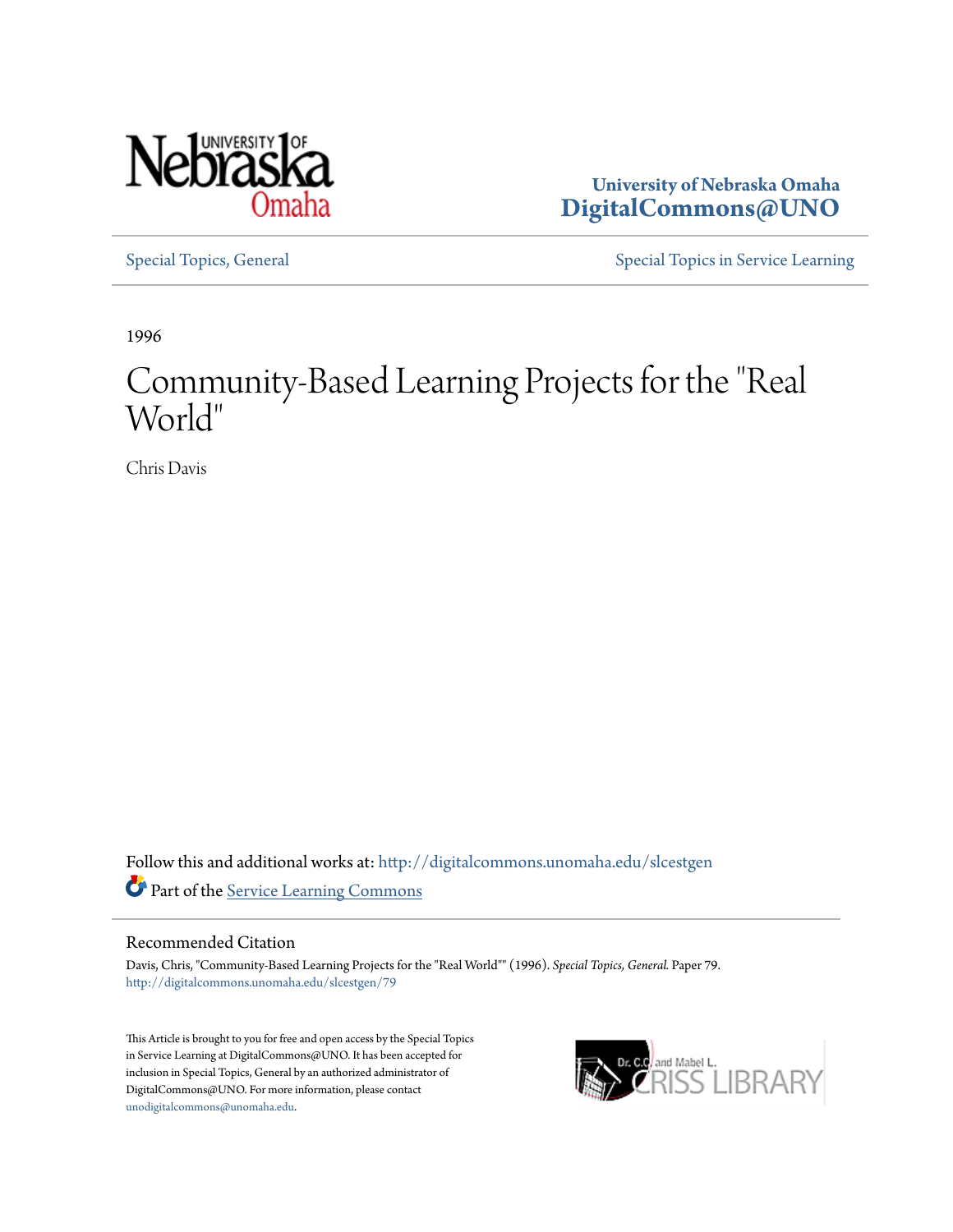COPYRIGHT MATERIAL NOT TO BE FULLED MATERIAL **Without Permission Of The Popyright Owner** 

# COMMUNITY-BASED LEARNING PROJECTS

#### A LEARNING EXPERIMENT

•

•

**•** 

As we walked down the street to the next-door elementary school, the 15 high school juniors with me began reflecting on their elementary school experiences. They remembered the Dr. Seuss stories their teachers had read to them, the art projects, the time to play, the time to just be kids. Life was simpler and more fun then, they all agreed.

Now school mostly means sitting at desks and listening to teachers talk for a large portion of the day. And when teachers aren't talking to them, they take tests, read a textbook chapter, write on a ditto, watch a film. On occasion they might be asked to discuss issues and ideas in large and small group discussions, but mostly their role is that of consumers of knowledge dispensed by their teachers. What they do produce usually has value only to their teacher since the teacher is the only person to ever see or grade the work.

I saw this feeling of educational ennui in a class I team teach on American history and literature. Even though we strived to make the class as relevant as posstble and as actively engaging as possible, students still completed their tasks with one audience in mind —their teachers—and the primary goal of obtaining a good grade in the class. Some truly valued learning for learning's sake, and some completed their work for audiences beyond their classroom. The majority, though, reserved their enthusiasm for their jobs, their friends and their weekends.

On this day, however, genuine excitement filled their faces. With their home-made childrens books firmly in hand, we entered the hallway of La Cres-

## for the "Real World"

CHRIS DAVIS is a history and English teacher at Crescenta Valley High School in Glendale. He was a project fellow at the CH-8SP technology acad· emy at UCLA in 1992.



centa Elementary School and then split into three groups of tive. As they filed in to the rooms filled with second and third graders, big eyes-green, blue, brown-stared up at them. First came brief introductions and movement of chairs and children, and then the teachers asked my juniors to sit down at a table with a small group of the children. They would be rotating through each group, the teachers informed my students, reading and discussing their books. "I'm nervous," one of my students said.

I moved between the three classrooms where my students read. I sat down at one and listened to Hannah read about a young child who came to America through Ellis Island at the turn of the century. "Do you know what Ellis Island was?" Hannah asked her group of six third graders. "It's where immigrants came to in America," a child at her table responded. "Very good," Hannah said, continuing on with the story. At other tables similar scenes repeated themselves, though the subjects and stories varied from immigration and the American Dream to Native Americans, all of which were topics in the first unit of our interdisciplinary class, American Studies.

"We should do this again," a few students said. on our walk back to the high school. "Yeah, that was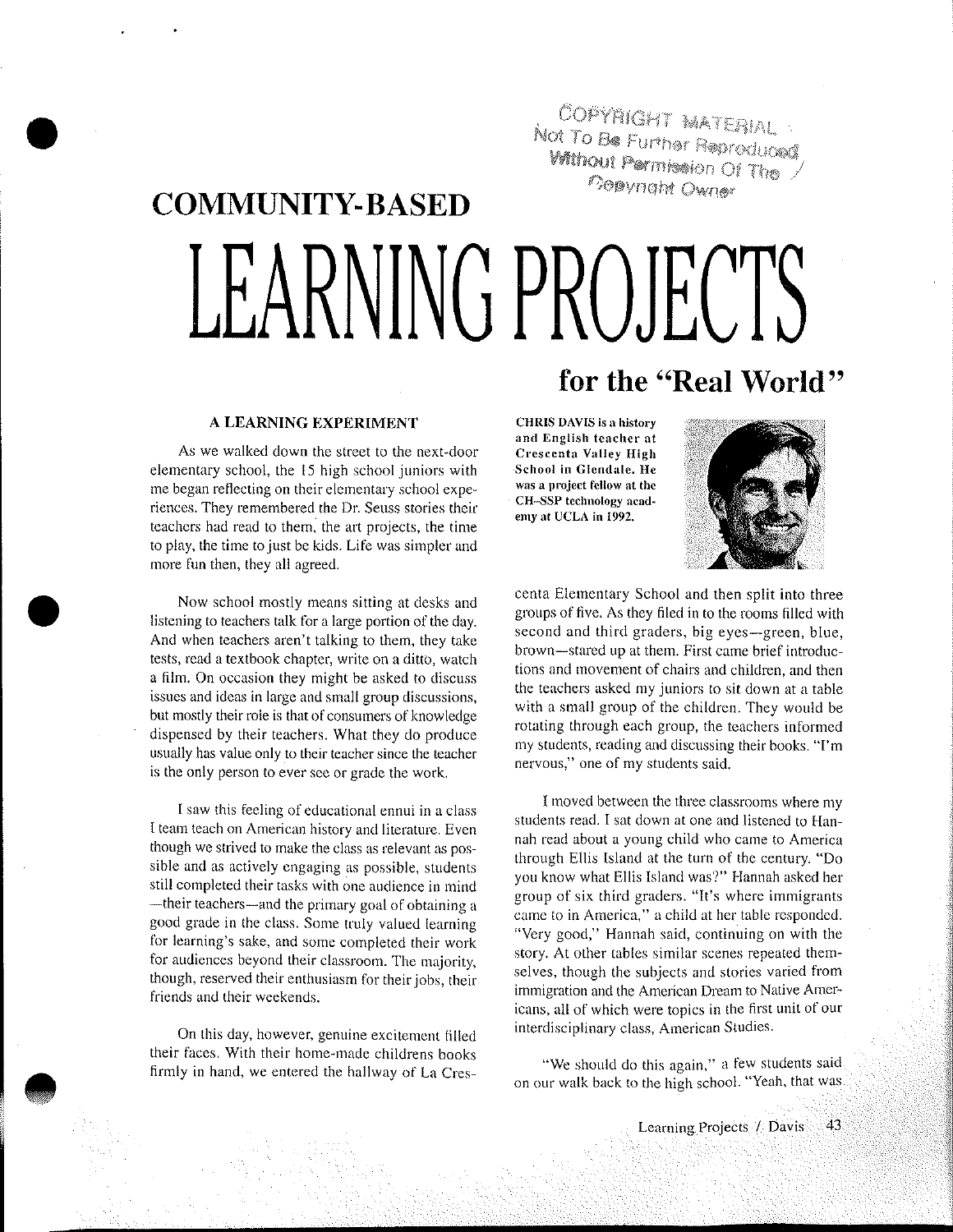really fun. They were really smart. I couldn't believe how much they knew."

•

•

•

In five minutes we were back in our classroom, and moving on in our studies of American history. My teaching pattner noticed our excitement as we reentered theclassroom. "I want to go next time," she said.

## NON-TRADITIONAL ASSESSMENT

One of the primary goals my teaching partner Jennifer and I had for our class was to assess students' knowledge in non-traditional ways. Our own high school history experiences had included the bubble-in answer sheet tests that we really did not mind taking, but which we knew did little to challenge our knowledge beyond recall of discrete facts. We knew tests which required a lot of writing would challenge students' thinking more, but we also did not want to rely solely on analytical writing for assessing our students' knowledge. To fill this gap we decided we wanted to test students' knowledge through a project where they could use a variety of real-life skills-writing, art, communication, organizational, social and technicalto create some product or service which would showcase their knowledge and find an audience beyond their teachers and their classroom.

Our first thematic teaching unit was entitled "Immigration and the American Dream." We began with a review of America's founding ideals, moved on to the contact between native and European cultures, then to immigration experiences and ended with a look at the Jazz Age. To correspond to these areas of study we created the following project options:

The creation of an anthology of oral histories about recent immigration experiences. All students had been required to write a one-page oral history which dealt with immigration issues such as life in the home country, the journey to America, the acculturation process, and the conflict between first and second generations. These students served as editors of this anthology, organizing the stories, editing them, selecting a title, creating an introduction and cover, and seeing the production through to the final product.

- One group of students continued this project by marketing the anthology in bookstores and other businesses in the community. Another group planned and carried out an evening where students read their oral histories to the subject of their history and to other students who came to the event.
- Students could also find a copy of a history textbook which dealt with a topic we had studied in our class. They then read this section and wrote and sent a letter to the textbook editor which addressed the text's effectiveness.
- Another option asked students to find a newspaper or magazine article which discussed an issue raised in our first unit. Students wrote and sent a letter to the editor based on the issue raised in the article.
- Five students chose to create a debate on the issue of immigration. They researched the topic and organized a lunch-time debate at school.

These ideas are not new and teachers since the beginning of time have sought real-world learning experiences for their students. Yet few teachers in high schools provide their students with such opportunities. While some educational critics argue that teaching and assessment of learning have lost their traditional moorings, even cursory inspections of most high schools will reveal this traditional model firmly in place in many classrooms: teacher lectures, students listen, students read chapter, students flll in work sheets, students take multiple choice test.

Current educational structures promote this model. State, district and school curricular mandates generally require "coverage" or a large amount of material,leaving little time for reflection or in-depth discovery of any one area. Textbooks filled with pictures, literature and ancillary activities reinforce this need to "cover" the full scope of history. Even the typical class period of 50 minutes discourages alternative activities.

Despite these apparent roadblocks, community oriented projects can be realized if the teacher decides they are important for students to do. In our American Studies course we decided that these projects were important for our students to do, and since most of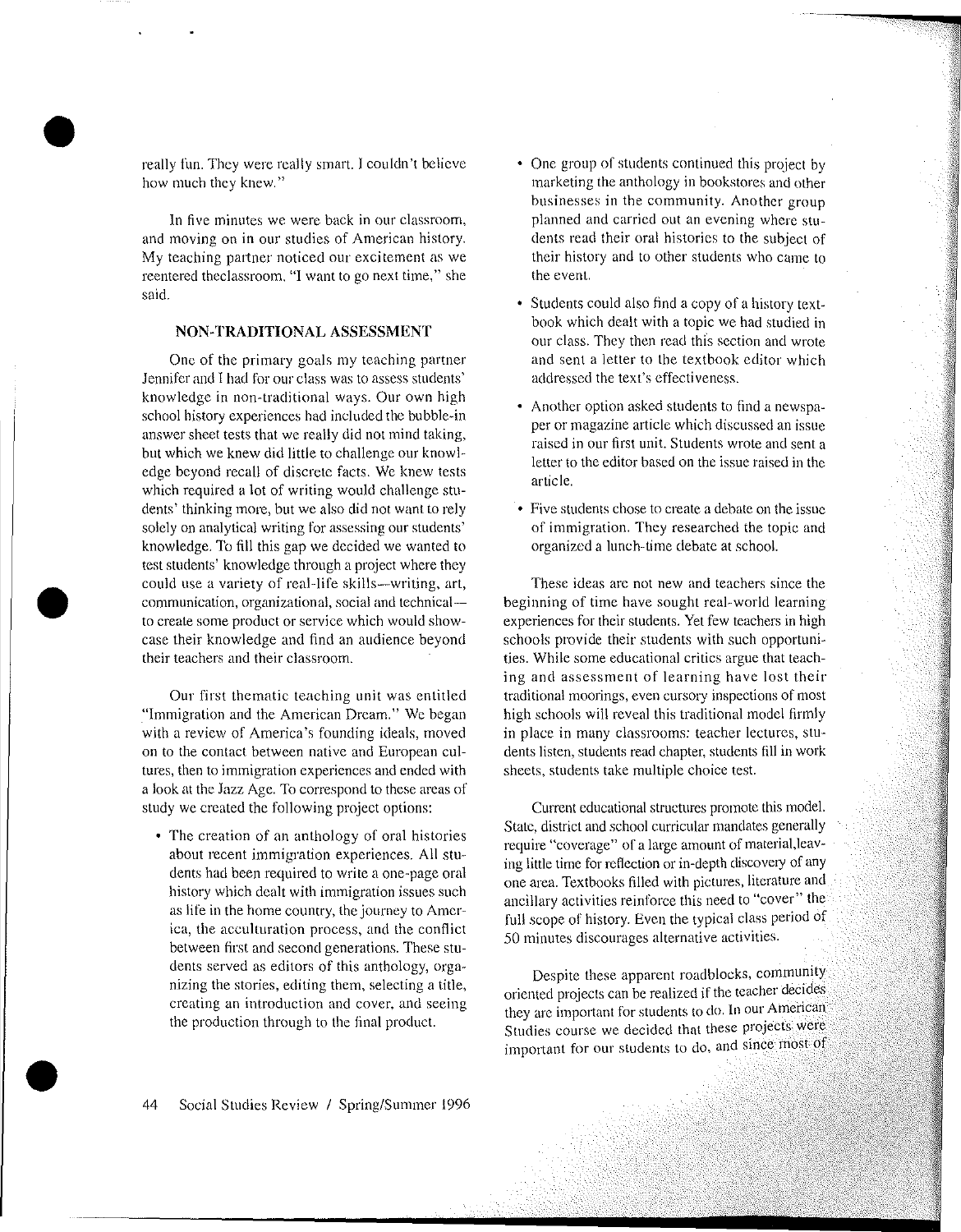## *Any learning activity where students must assume the sole responsibility for completing a substantive project will encourage real responsibility.*

the project work students completed at home our decision to require these projects did not inhibit our necessity to move forward with our curriculum.

•

•

**•** 

## **BENEFITS**

In planning these activities, we did not discuss in detail why we should have our students do them. We knew instinctively that the experience would be good. However, in retrospect we recognize the many benefits.

Through their projects students leamed the kinds of values most Americans agree are important for all people to possess: responsibility, respect, tolerance and hard work. Any learning activity where students must assume the sole responsibility for completing a substantive project will encourage real responsibility. Through both the writing of the oral histories on immigration and the creation of childrens books on issues such as immigration and Native Americans, students learned how many people have struggled to find their place-in this nation. ("I learned to tolerate people and respect people more, especially immigrants because they need it," one student said.) And finally, for those students whose projects did not meet their expectations (or whose expectations changed when they saw the high quality work other students had done), they learned that hard work produces quality results. "I learned to stop procrastinating," one student said at the conclusion of the project.

Additionally, when students are given some control over what they do, they take ownership over their work. The students who chose the childrens book option best exemplified this sense of ownership. From the very beginning they knew who their audience was and they knew that they alone would be accountable for the product they would show to these children. The students who worked on the oral history anthology showed the least ownership of their projects. When we grew concerned over the work they had completed

we assumed some of this responsibility. Once we intervened in these students' work-we edited the oral histories and told the students all that was needed to be done to organize an evening for the oral historieswe found students taking less responsibility for the quality of the final product. We had difficulty getting the students to set and enforce deadlines, obtaining error-free work and finally getting the books out of the classroom and into the community. When we stepped in to "rescue" these projects the students lost the ownership over the final product, and hence lost interest in seeing the project to its final, successful conclusion.

#### REAL LIFE APPLICATION

However, even the students who assumed little ownership could still see a real-world application of their knowledge. In most circumstances students are asked to demonstrate what they learn in school in very artificial ways. Corporations do not ask their employees to bubble in an answer sheet each Friday to see if they havelearned the vocabulary words of the week. Yet, many educators do not even question the value of such an activity. These projects required students to learn American history and then make the subject comprehensible for other people in an interesting manner. One student said of the letter he wrote to the Los Angeles Times on a story on immigration: "What I found most valuable in this project is the fact that I could present my knowledge in a real~life situation ... And I could show other people besides my teachers and classmates what I could do."

Students could also feel a sense of mastery over their topic. We hoped that if students studied one area in depth that they would know it well. This goal was fulfilled to varying degrees of success depending upon the project the student chose. Those who created the debate learned best the axiom teachers know about how teaching a subject is the best way to learn it. The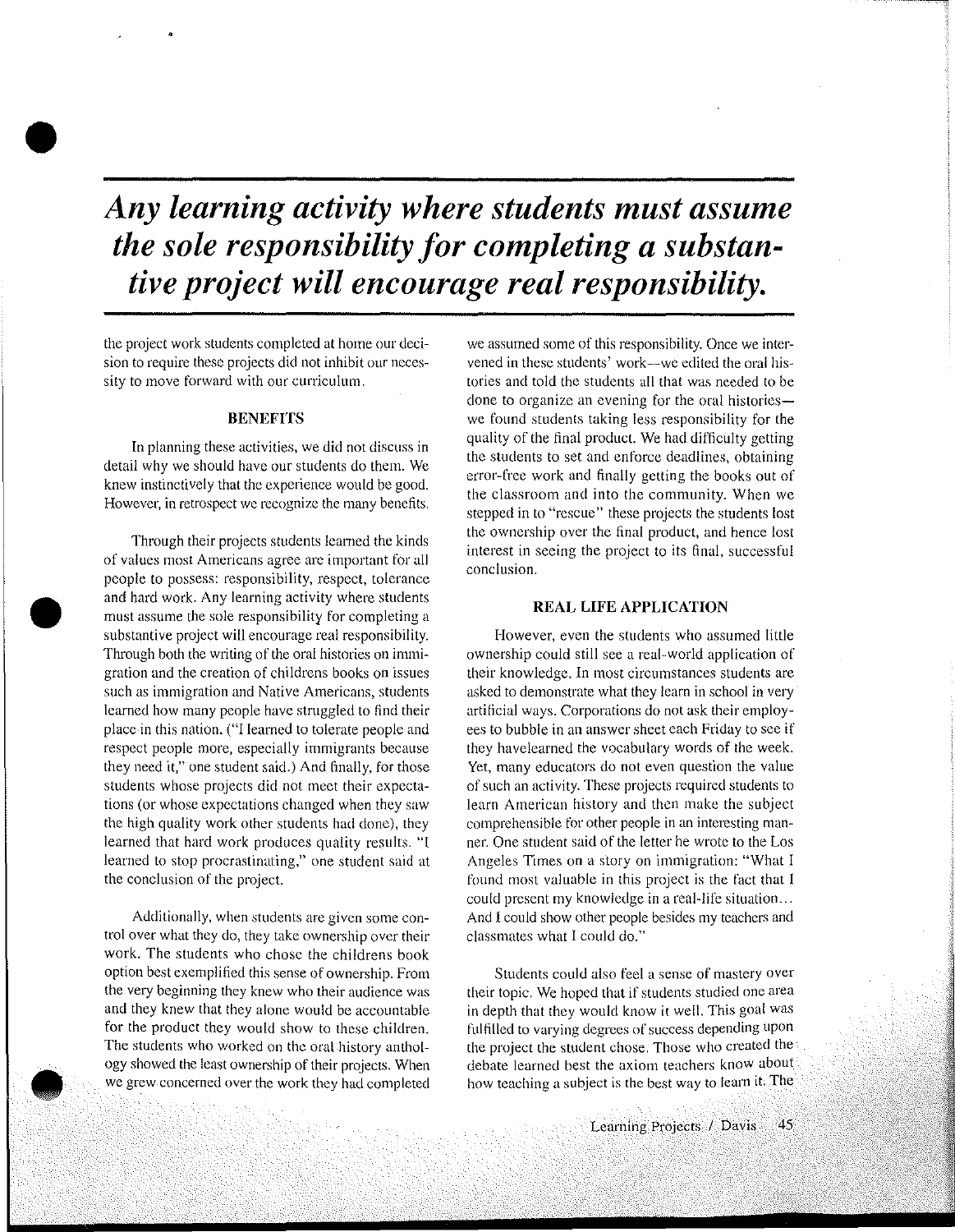childrens book authors commented that they did not really learn anything new about the topic they chose for their book since we had already studied the subjects in some detail and their audience did not require a great deal of in-depth knowledge.

•

•

•

•

The childrens book authors did learn the value of an audience, though. By creating a product or event whose audience was not their teacher, students learned that knowledge shared with others is the most valuable knowledge of all. Too often our educational system creates a learning environment which segments learning from all other human endeavors. Learning is a social activity. Much of what we learn we Jearn when we mix with other people. Yet in most school settings we remove thatfactor from the equation.

to be a rather awe-inspiring responsibility, they also found its rewards equally powerful. Wrote one student in her evaluation of the process: "There is nothing better than talking to a kid and having them think you're like God or something."

A few students found a history textbook and wrote a letter to the editor about their book. One student looked at a book's treatment of the Ku Klux Klan, and foundthat the editors had devoted the majority of their discussion to the Klan's persecution of blacks, but had devoted no discussion to treatment of Jews. His letter to the editor eloquently explained his basis for concern over this omission. In his evaluation of his pro~ ject he wrote about how his project had taught him a lesson that many students do not learn until college,

*Learning is a social activity. Much of what we learn we learn when we mix with other people.* 

Many students wrote in their evaluations that most important things they learned through their activities were not the facts and historical concepts. Most important to them was the time spent with elementary school children, the discovery that history textbook editors leave much of the historical record out of their accounts, and the knowledge that, as one student said, "people can make a difference."

All of the students who read their historical childrens books to the elementary school children spoke highly of their experience. Most learned that creating a compelling story line with drawings is no easy task. A few even gained some empathy for the teaching profession. Said one student, "I learned that it is not so easy to be a 3rd grade teacher." Many also gained an appreciation for the teacher's students, and their knowledge base. "Kids can read very well in 2nd grade," one wrote in his evaluation. Another remarked that "kids know more than I thought.'' The experience gave all of the juniors an opportunity to shine, too. For one hour they were the focus of 30 young peoples' minds. This kind of responsibility rarely rests upon students' shoulders, and while many of our students found this

that omission of information is often the most common means of creating a bias. "I learned not to trust all history books," he wrote in his evaluation. This kind of informed skepticism we try to teach implicitly in all that we do. yet the way in which the student learned this lesson will undoubtedly make for a more lasting learning experience.

This student, as nearly all of the students who participated in this project, learned that his voice matters, that he can make a difference in society. Ultimately it is this kind of attitude we want to foster in our students. We seek an informed, questioning and confident citizen who believes that he or she can effect positive change in the world.

This is the kind of student that school reform efforts hope to create. Changes in the school day, interdisciplinary and team teaching, career pathways and academies-all of these reform efforts put at the center the necessity of engaging students? minds in ingful activities. Community-based learning projects embody the reform concepts of Ted Sizer's Coalition of Essential Schools (less is more, mastery learning,

46 Social Studies Review I Spring/Summer 1996